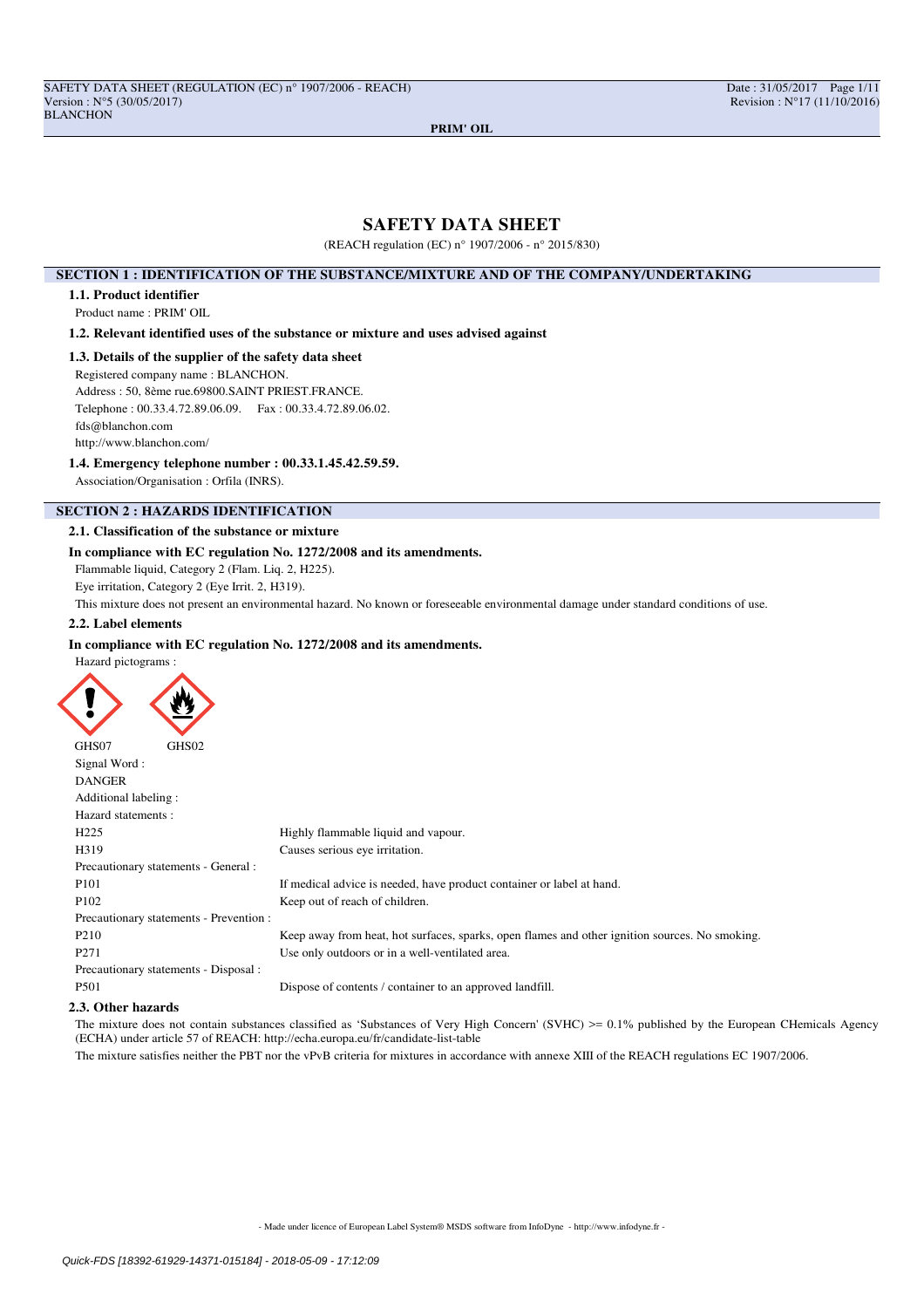# **SECTION 3 : COMPOSITION/INFORMATION ON INGREDIENTS**

## **3.2. Mixtures**

**Composition :**

| $50 \le x \% \le 100$       |
|-----------------------------|
|                             |
|                             |
|                             |
|                             |
|                             |
|                             |
| $1 \le x \frac{9}{6} < 2.5$ |
|                             |
|                             |
|                             |
|                             |
|                             |
| $1 \le x \frac{9}{6} < 2.5$ |
|                             |
|                             |
|                             |
|                             |
|                             |
| $1 \le x \frac{9}{6} < 2.5$ |
|                             |
|                             |
|                             |
|                             |
|                             |

### **Information on ingredients :**

[1] Substance for which maximum workplace exposure limits are available.

# **SECTION 4 : FIRST AID MEASURES**

As a general rule, in case of doubt or if symptoms persist, always call a doctor.

NEVER induce swallowing by an unconscious person.

# **4.1. Description of first aid measures**

### **In the event of splashes or contact with eyes :**

Wash thoroughly with fresh, clean water for 15 minutes holding the eyelids open. If there is any redness, pain or visual impairment, consult an ophthalmologist.

### **In the event of swallowing :**

In the event of swallowing, if the quantity is small (no more than one mouthful), rinse the mouth with water and consult a doctor.

Keep the person exposed at rest. Do not force vomiting.

Seek medical attention, showing the label.

If swallowed accidentally, call a doctor to ascertain whether observation and hospital care will be necessary. Show the label.

# **4.2. Most important symptoms and effects, both acute and delayed**

No data available.

### **4.3. Indication of any immediate medical attention and special treatment needed**

No data available.

# **SECTION 5 : FIREFIGHTING MEASURES**

## Flammable.

Chemical powders, carbon dioxide and other extinguishing gas are suitable for small fires.

### **5.1. Extinguishing media**

Keep packages near the fire cool, to prevent pressurised containers from bursting.

### **Suitable methods of extinction**

In the event of a fire, use :

### - sprayed water or water mist

- water with AFFF (Aqueous Film Forming Foam) additive
- halon

- foam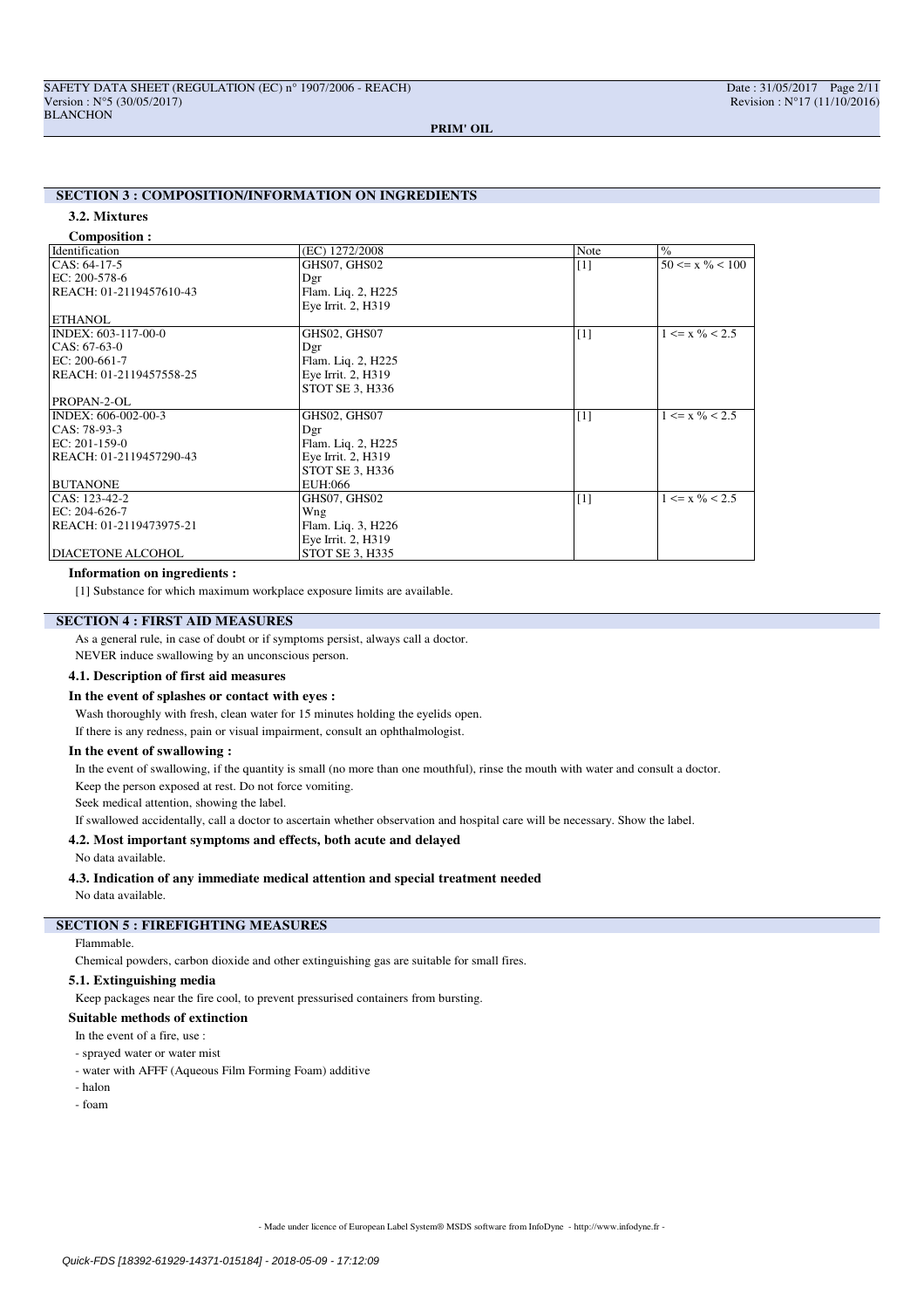### - multipurpose ABC powder

### - BC powder

- carbon dioxide (CO2)

Prevent the effluent of fire-fighting measures from entering drains or waterways.

## **Unsuitable methods of extinction**

In the event of a fire, do not use :

- water jet

### **5.2. Special hazards arising from the substance or mixture**

A fire will often produce a thick black smoke. Exposure to decomposition products may be hazardous to health.

Do not breathe in smoke.

In the event of a fire, the following may be formed :

- carbon monoxide (CO)

- carbon dioxide (CO2)

### **5.3. Advice for firefighters**

Fire-fighting personnel are to be equipped with autonomous insulating breathing apparatus.

## **SECTION 6 : ACCIDENTAL RELEASE MEASURES**

**6.1. Personal precautions, protective equipment and emergency procedures**

Consult the safety measures listed under headings 7 and 8.

### **For non first aid worker**

Because of the organic solvents contained in the mixture, eliminate sources of ignition and ventilate the area.

Avoid any contact with the skin and eyes.

### **For first aid worker**

First aid workers will be equipped with suitable personal protective equipment (See section 8).

### **6.2. Environmental precautions**

Contain and control the leaks or spills with non-combustible absorbent materials such as sand, earth, vermiculite, diatomaceous earth in drums for waste disposal.

Prevent any material from entering drains or waterways.

### **6.3. Methods and material for containment and cleaning up**

Clean preferably with a detergent, do not use solvents.

# **6.4. Reference to other sections**

No data available.

# **SECTION 7 : HANDLING AND STORAGE**

Requirements relating to storage premises apply to all facilities where the mixture is handled.

### **7.1. Precautions for safe handling**

Always wash hands after handling.

Remove and wash contaminated clothing before re-using.

Ensure that there is adequate ventilation, especially in confined areas.

## **Fire prevention :**

Handle in well-ventilated areas.

Vapours are heavier than air. They can spread along the ground and form mixtures that are explosive with air.

Prevent the formation of flammable or explosive concentrations in air and avoid vapor concentrations higher than the occupational exposure limits.

Prevent the accumulation of electrostatic charges with connections to earth.

The mixture can become electrostatically charged : always earth during decanting operations. Wear antistatic shoes and clothing and floors should be electrically conductive.

Use the mixture in premises free of naked flames or other sources of ignition and ensure that electrical equipment is suitably protected.

Keep packages tightly closed and away from sources of heat, sparks and naked flames.

Do not use tools which may produce sparks. Do not smoke.

Prevent access by unauthorised personnel.

### **Recommended equipment and procedures :**

For personal protection, see section 8.

Observe precautions stated on label and also industrial safety regulations.

Avoid eye contact with this mixture.

Packages which have been opened must be reclosed carefully and stored in an upright position.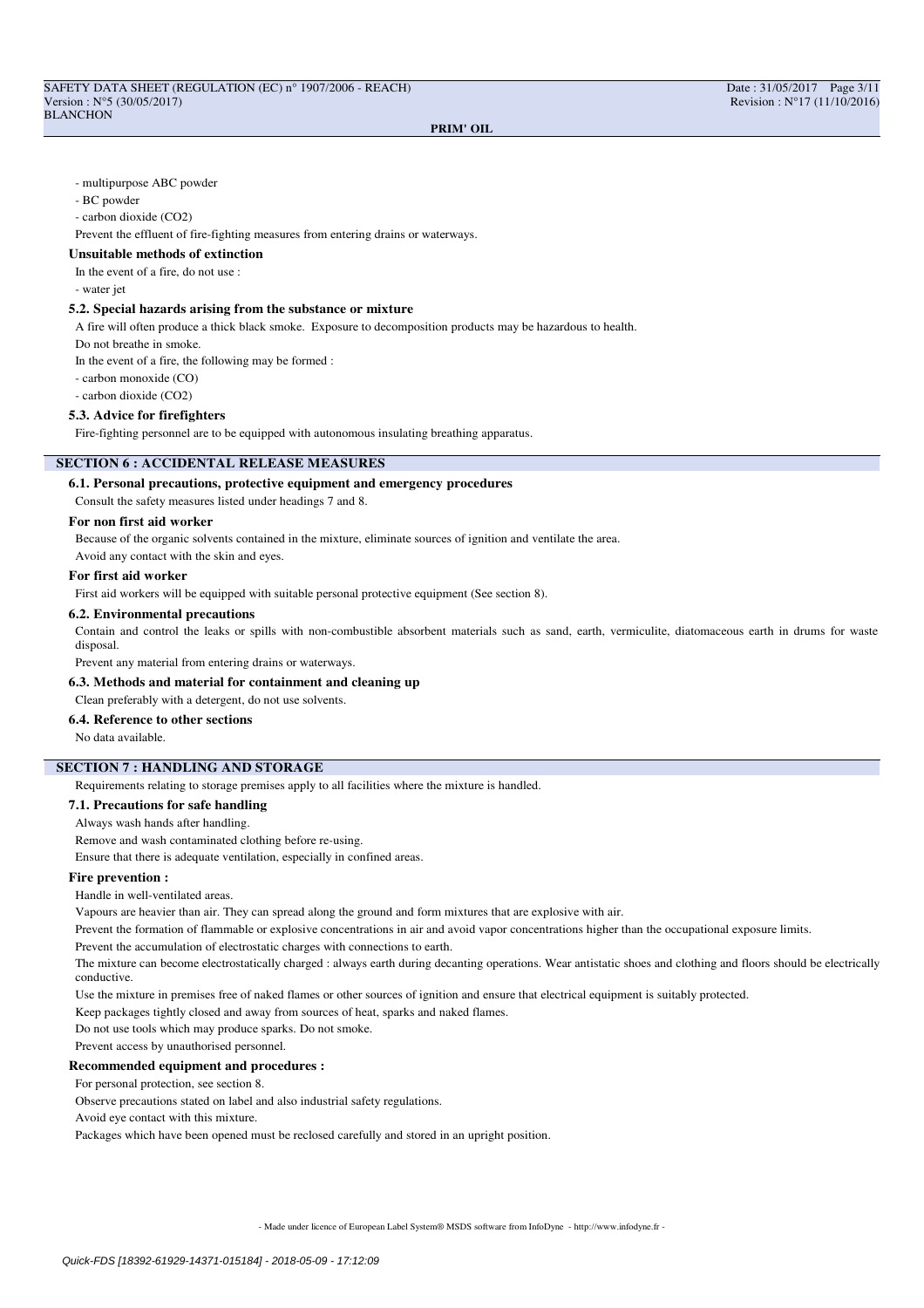### **Prohibited equipment and procedures :**

No smoking, eating or drinking in areas where the mixture is used.

## **7.2. Conditions for safe storage, including any incompatibilities**

# No data available.

# **Storage**

Keep out of reach of children.

Keep the container tightly closed in a dry, well-ventilated place.

Keep away from all sources of ignition - do not smoke.

Keep well away from all sources of ignition, heat and direct sunlight.

Avoid accumulation of electrostatic charges.

The floor must be impermeable and form a collecting basin so that, in the event of an accidental spillage, the liquid cannot spread beyond this area.

## **Packaging**

Always keep in packaging made of an identical material to the original.

### **7.3. Specific end use(s)**

No data available.

# **SECTION 8 : EXPOSURE CONTROLS/PERSONAL PROTECTION**

### **8.1. Control parameters**

### **Occupational exposure limits :**

| <b>CAS</b>     | VME-mg/m3 : VME-ppm :                                                                                   |                             | $VLE-mg/m3$ : $VLE-ppm$ : |                       | Notes:         |         |
|----------------|---------------------------------------------------------------------------------------------------------|-----------------------------|---------------------------|-----------------------|----------------|---------|
| $78-93-3$      | 600                                                                                                     | $\overline{200}$            | 900                       | 300                   |                |         |
|                | - ACGIH TLV (American Conference of Governmental Industrial Hygienists, Threshold Limit Values, 2010) : |                             |                           |                       |                |         |
| CAS            | TWA:                                                                                                    | STEL:                       | Ceiling:                  | Definition:           | Criteria:      |         |
| $64 - 17 - 5$  |                                                                                                         | $1000$ ppm                  |                           | A <sub>3</sub>        |                |         |
| $67-63-0$      | $200$ ppm                                                                                               | $400$ ppm                   |                           | A4: BEI               |                |         |
| 78-93-3        | $200$ ppm                                                                                               | $300$ ppm                   |                           | BEI                   |                |         |
| 123-42-2       | $50$ ppm                                                                                                |                             |                           |                       |                |         |
|                | - Germany - AGW (BAuA - TRGS 900, 21/06/2010) :                                                         |                             |                           |                       |                |         |
| CAS            | VME:                                                                                                    | VME:                        | Excess                    | <b>Notes</b>          |                |         |
| $64 - 17 - 5$  |                                                                                                         | $500$ ppm<br>$960$ mg/m $3$ |                           | $2(\text{II})$        |                |         |
| $67 - 63 - 0$  |                                                                                                         | $200$ ppm<br>$500$ mg/m $3$ |                           | $2(\text{II})$        |                |         |
| 78-93-3        |                                                                                                         | $200$ ppm<br>$600$ mg/m $3$ |                           | 1()                   |                |         |
| 123-42-2       |                                                                                                         | 20 ppm<br>$96 \text{ mg/m}$ |                           | 2()                   |                |         |
|                | - France (INRS - ED984 : 2012) :                                                                        |                             |                           |                       |                |         |
| CAS            | VME-ppm:                                                                                                | $VME-mg/m3$ : $VLE-ppm$ :   |                           | $VLE-mg/m3$ : Notes : |                | TMP No: |
| $64 - 17 - 5$  | 1000                                                                                                    | 1900                        | 5000                      | 9500                  |                | 84      |
| $67 - 63 - 0$  |                                                                                                         |                             | 400                       | 980                   | $\overline{a}$ | 84      |
| 78-93-3        | 200                                                                                                     | 600                         | 300                       | 900                   | $\ast$         | 84      |
| $123 - 42 - 2$ | 50                                                                                                      | 240                         |                           |                       |                | 84      |
|                | - UK / WEL (Workplace exposure limits, EH40/2005, 2007):                                                |                             |                           |                       |                |         |
| <b>CAS</b>     | TWA:                                                                                                    | STEL:                       | Ceiling:                  | Definition:           | Criteria:      |         |
| $64 - 17 - 5$  | $\overline{1000}$ ppm                                                                                   |                             |                           |                       |                |         |
|                | 1920 mg/m3                                                                                              |                             |                           |                       |                |         |
| $67 - 63 - 0$  | $400$ ppm                                                                                               | $500$ ppm                   |                           |                       |                |         |
|                | 999 mg/m3                                                                                               | $1250$ mg/m $3$             |                           |                       |                |         |
| 78-93-3        | $200$ ppm                                                                                               | $300$ ppm                   |                           | <b>SkBMGV</b>         |                |         |
|                | $600$ mg/m $3$                                                                                          | 899 mg/m3                   |                           |                       |                |         |
| 123-42-2       | 50 ppm                                                                                                  | 75 ppm                      |                           |                       |                |         |
|                | $241$ mg/m $3$                                                                                          | 362 mg/m3                   |                           |                       |                |         |

**Derived no effect level (DNEL) or derived minimum effect level (DMEL):** DIACETONE ALCOHOL (CAS: 123-42-2)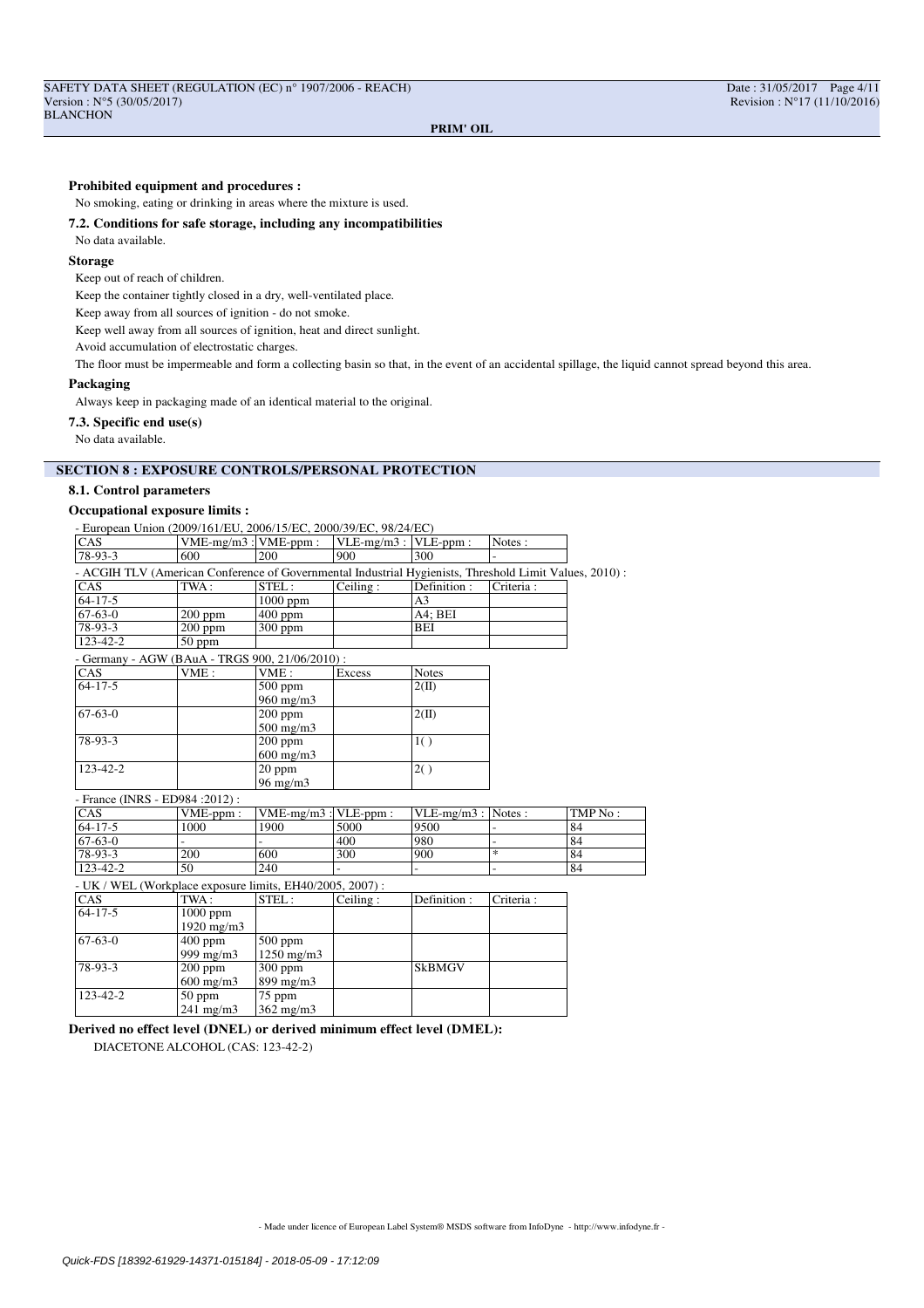**Final use:** Workers.<br>
Exposure method: Dermal contact. Exposure method:<br>Potential health effects:

Potential health effects:<br>DNEL :

Exposure method: Inhalation.<br>
Potential health effects: Inhalation.<br>
Long term

Exposure method: Inhalation.

**Final use:** Consumers.<br>Exposure method: Figestion. The exposure method: Figestion. Exposure method:<br>Potential health effects:

Exposure method: Dermal contact.<br>
Potential health effects: Long term system<br>
DNEL: 3.4 mg/kg hody

Exposure method: Inhalation.<br>
Potential health effects: Short term Potential health effects:<br>
DNEL:<br>
120 mg of substance/m.

Exposure method: Inhalation.<br>
Potential health effects: Inhalation.<br>
Long term

Exposure method: Inhalation.<br>
Potential health effects: I cong term

# **Predicted no effect concentration (PNEC):**

DIACETONE ALCOHOL (CAS: 123-42-2) Environmental compartment: Soil.<br>PNEC : 0.63

Environmental compartment: Fresh water.<br>PNEC : 2 mg/l PNEC :

Environmental compartment: Sea water. PNEC : 0.2 mg/l

 $\begin{minipage}[c]{0.9\linewidth} \textbf{Environmental compartment:} \end{minipage} \begin{minipage}[c]{0.9\linewidth} \textbf{Inscriptent waste water.} \end{minipage} \vspace{0.00000} \begin{minipage}[c]{0.9\linewidth} \textbf{Inscriptent waste water.} \end{minipage} \vspace{0.00000} \begin{minipage}[c]{0.9\linewidth} \textbf{Inscriptent water.} \end{minipage} \vspace{0.00000} \begin{minipage}[c]{0.9\linewidth} \textbf{Inscriptent water.} \end{minipage} \vspace{0.00000} \begin{minipage}[c]{0$ PNEC :

Environmental compartment:<br>
PNEC · 9 06 ms/ks

Environmental compartment: Marine sediment.<br>PNEC: 0.91 mg/kg

Potential health effects:<br>
DNEL:<br>
9.4 mg/kg body weight/day 9.4 mg/kg body weight/day

Exposure method: Inhalation.<br>
Potential health effects: Short term local effects. 240 mg of substance/m3

Potential health effects:<br>
DNEL:<br>  $66.4 \text{ mg of substance/m3}$  $66.4$  mg of substance/m3

Potential health effects:<br>
DNEL:<br>  $664 \text{ mo of substance/m}$  $66.4$  mg of substance/m3

Potential health effects:<br>
DNEL:<br>  $3.4 \text{ m}g/\text{kg}$  body weight/day 3.4 mg/kg body weight/day

> Long term systemic effects. 3.4 mg/kg body weight/day

120 mg of substance/m3

Potential health effects:<br>
DNEL:<br>  $11.8 \text{ mg of substance/m}$ 11.8 mg of substance/m3

Potential health effects:<br>
DNEL:<br>  $11.8 \text{ m}$  of substance/m3 11.8 mg of substance/m3

 $0.63$  mg/kg

 $9.06$  mg/kg

 $0.91$  mg/kg

Environmental compartment:<br>
Waste water treatment plant.<br>  $\frac{10 \text{ mg}}{10 \text{ mg}}$  $10$  mg/l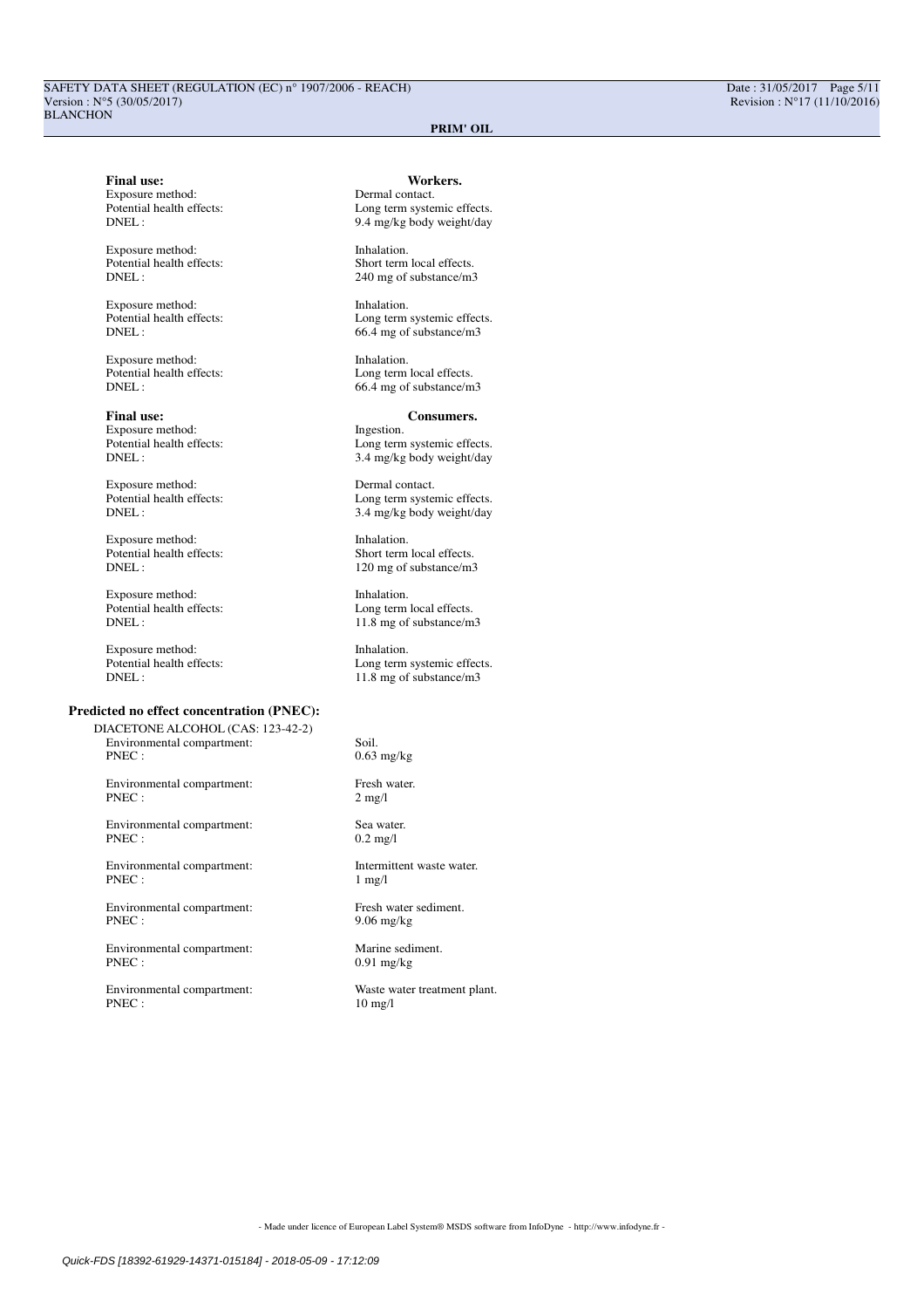### **8.2. Exposure controls**

### **Appropriate engineering controls**

Pictogram(s) indicating the obligation of wearing personal protective equipment (PPE) :



Use personal protective equipment that is clean and has been properly maintained.

Store personal protective equipment in a clean place, away from the work area.

Never eat, drink or smoke during use. Remove and wash contaminated clothing before re-using. Ensure that there is adequate ventilation, especially in confined areas.

### **- Eye / face protection**

Avoid contact with eyes.

Use eye protectors designed to protect against liquid splashes

Before handling, wear safety goggles with protective sides accordance with standard EN166.

In the event of high danger, protect the face with a face shield.

Prescription glasses are not considered as protection.

Individuals wearing contact lenses should wear prescription glasses during work where they may be exposed to irritant vapours.

Provide eyewash stations in facilities where the product is handled constantly.

### **- Hand protection**

Use suitable protective gloves that are resistant to chemical agents in accordance with standard EN374.

Gloves must be selected according to the application and duration of use at the workstation.

Protective gloves need to be selected according to their suitability for the workstation in question : other chemical products that may be handled, necessary physical protections (cutting, pricking, heat protection), level of dexterity required.

Type of gloves recommended :

- Nitrile rubber (butadiene-acrylonitrile copolymer rubber (NBR))

Recommended properties :

- Impervious gloves in accordance with standard EN374

### **- Body protection**

Work clothing worn by personnel shall be laundered regularly.

After contact with the product, all parts of the body that have been soiled must be washed.

# **SECTION 9 : PHYSICAL AND CHEMICAL PROPERTIES**

## **9.1. Information on basic physical and chemical properties**

| <b>General information:</b>                            |                                 |  |  |
|--------------------------------------------------------|---------------------------------|--|--|
| Physical state:                                        | Fluid liquid.                   |  |  |
| Important health, safety and environmental information |                                 |  |  |
| pH:                                                    | Not relevant.                   |  |  |
| Boiling point/boiling range:                           | $>35^{\circ}$ C                 |  |  |
| Flash Point Interval:                                  | FP < 23°C                       |  |  |
| Vapour pressure $(50^{\circ}C)$ :                      | Below 110 kPa (1.10 bar).       |  |  |
| Density:                                               | < 1                             |  |  |
| Water solubility:                                      | Insoluble.                      |  |  |
| Viscosity:                                             | $v < 7$ mm2/s (40 $^{\circ}$ C) |  |  |
| Melting point/melting range:                           | $-112$ °C.                      |  |  |
| Self-ignition temperature :                            | 371 °C.                         |  |  |
| Decomposition point/decomposition range :              | Not relevant.                   |  |  |
| 9.2. Other information                                 |                                 |  |  |

V.O.C. :  $\leq$  735 g/l.

## **SECTION 10 : STABILITY AND REACTIVITY**

### **10.1. Reactivity**

No data available.

### **10.2. Chemical stability**

This mixture is stable under the recommended handling and storage conditions in section 7.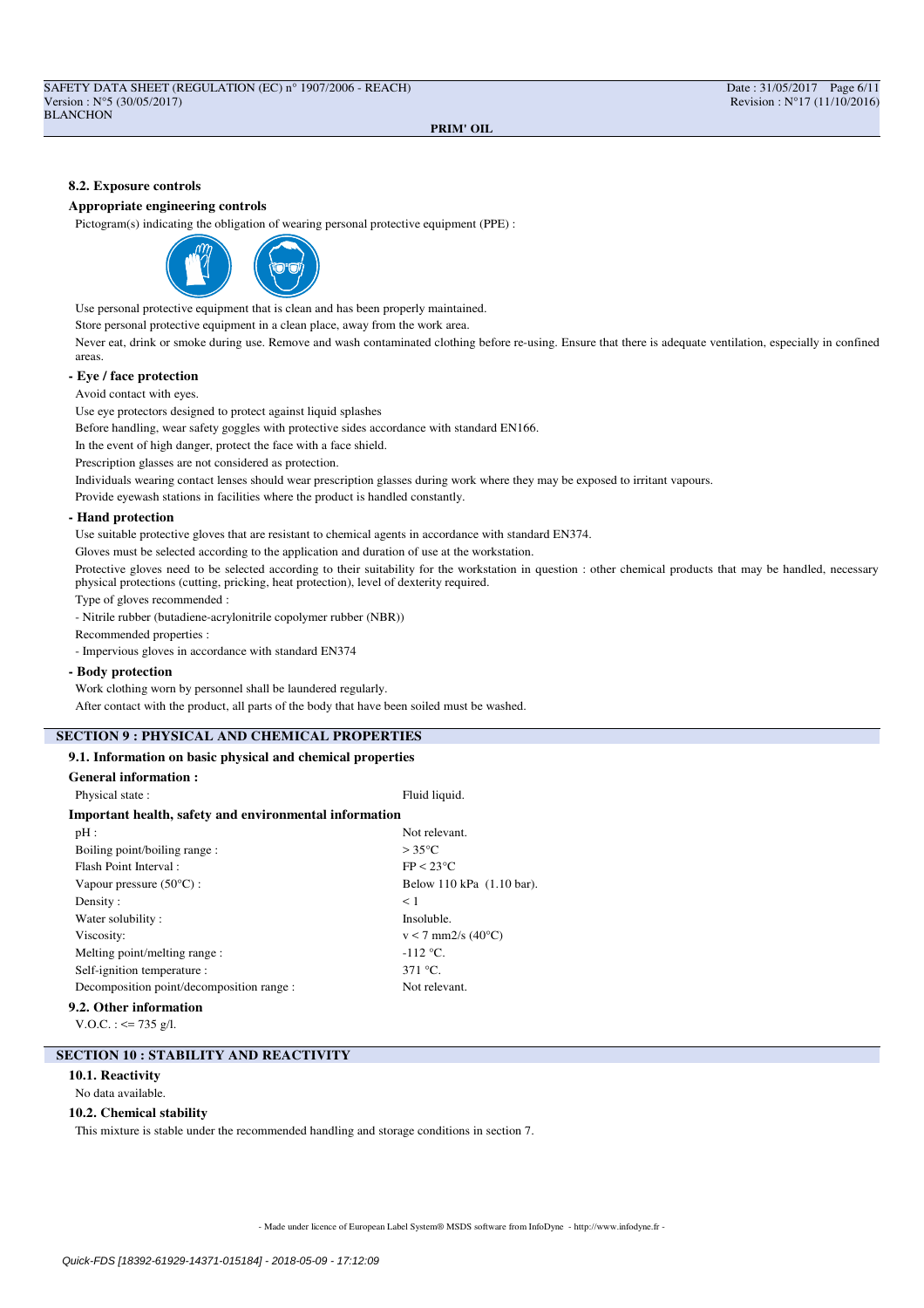### **10.3. Possibility of hazardous reactions**

When exposed to high temperatures, the mixture can release hazardous decomposition products, such as carbon monoxide and dioxide, fumes and nitrogen oxide.

## **10.4. Conditions to avoid**

Any apparatus likely to produce a flame or to have a metallic surface at high temperature (burners, electric arcs, furnaces etc.) must not be allowed on the premises.

Avoid :

- accumulation of electrostatic charges.

- heating
- heat

- flames and hot surfaces

### **10.5. Incompatible materials**

### **10.6. Hazardous decomposition products**

The thermal decomposition may release/form :

- carbon monoxide (CO)

- carbon dioxide (CO2)

# **SECTION 11 : TOXICOLOGICAL INFORMATION**

### **11.1. Information on toxicological effects**

May have reversible effects on the eyes, such as eye irritation which is totally reversible by the end of observation at 21 days. Splashes in the eyes may cause irritation and reversible damage

# **11.1.1. Substances**

# **Acute toxicity :**

| DIACETONE ALCOHOL (CAS: 123-42-2)<br>Oral route:             | $LD50 = 3002$ mg/kg                                                                  |
|--------------------------------------------------------------|--------------------------------------------------------------------------------------|
|                                                              | Species : Rat<br>OECD Guideline 401 (Acute Oral Toxicity)                            |
| Dermal route:                                                | $LD50 = 13750$ mg/kg<br>Species: Rabbit                                              |
| Inhalation route $(n/a)$ :                                   | LC50 7.6                                                                             |
| ETHANOL (CAS: 64-17-5)                                       |                                                                                      |
| Oral route:                                                  | $LD50 = 10470$ mg/kg<br>Species : Rat<br>OECD Guideline 401 (Acute Oral Toxicity)    |
| Dermal route:                                                | $LD50 > 2000$ mg/kg<br>Species: Rabbit<br>OECD Guideline 402 (Acute Dermal Toxicity) |
| Inhalation route $(n/a)$ :                                   | $LC50 = 51$ mg/l<br>Species : Rat<br>OECD Guideline 403 (Acute Inhalation Toxicity)  |
| <b>Skin corrosion/skin irritation :</b>                      |                                                                                      |
| ETHANOL (CAS: 64-17-5)                                       | Species : Rabbit<br>OECD Guideline 404 (Acute Dermal Irritation / Corrosion)         |
| Serious damage to eyes/eye irritation :                      |                                                                                      |
| ETHANOL (CAS: 64-17-5)                                       | OECD Guideline 405 (Acute Eye Irritation / Corrosion)                                |
| <b>Respiratory or skin sensitisation:</b>                    |                                                                                      |
| ETHANOL (CAS: 64-17-5)<br>Local lymph node stimulation test: | Non-Sensitiser.                                                                      |
|                                                              |                                                                                      |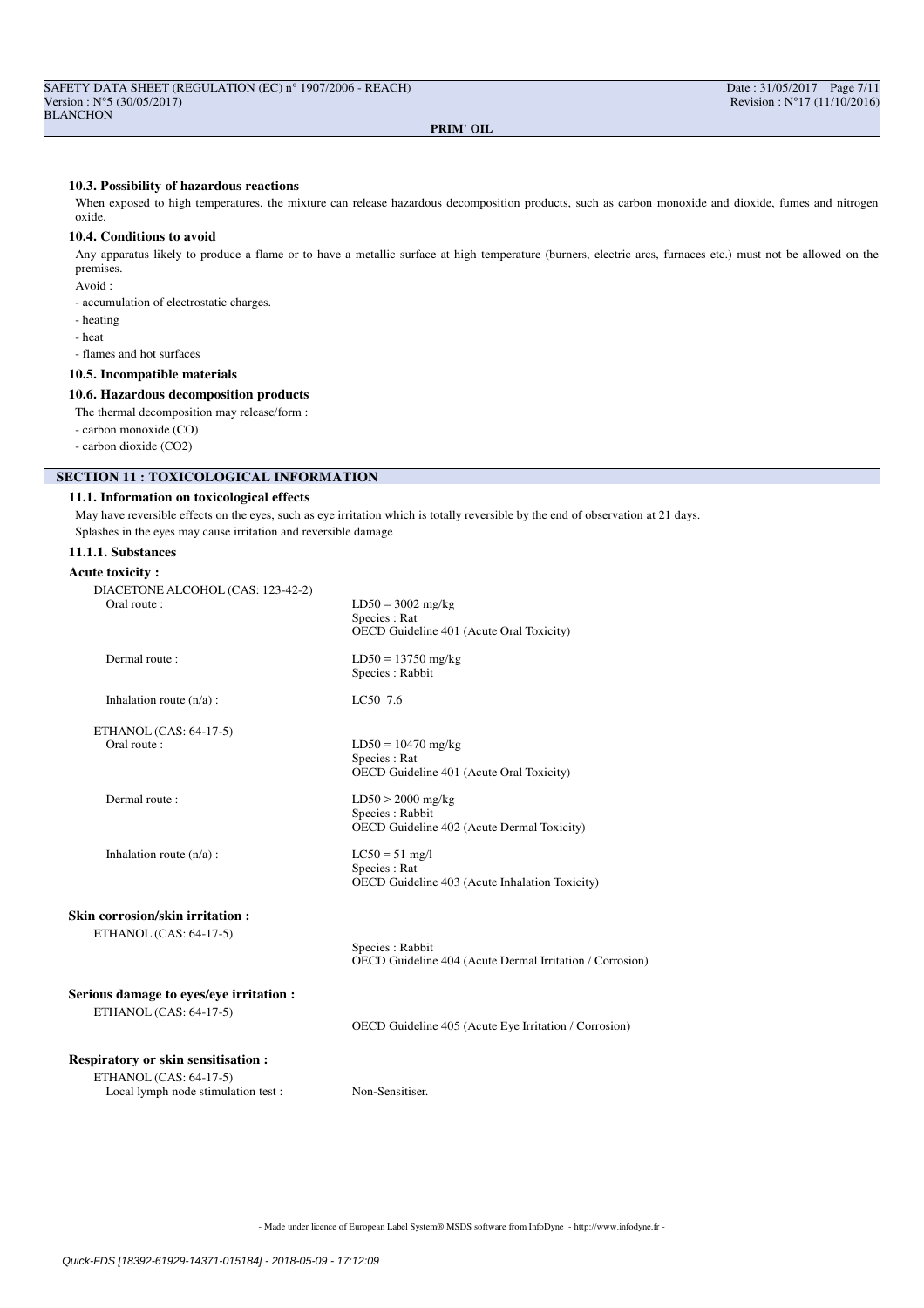Species : Mouse OECD Guideline 429 (Skin Sensitisation: Local Lymph Node Assay)

Guinea Pig Maximisation Test (GMPT) : Non-sensitiser.

Species : Guinea pig Other guideline

# **11.1.2. Mixture**

No toxicological data available for the mixture.

# **Monograph(s) from the IARC (International Agency for Research on Cancer) :** CAS 64-17-5 : IARC Group 1 : The agent is carcinogenic to humans. CAS 67-63-0 : IARC Group 3 : The agent is not classifiable as to its carcinogenicity to humans.

### **SECTION 12 : ECOLOGICAL INFORMATION**

### **12.1. Toxicity**

| 12.1.1. Substances                |                                                                                                                                                     |
|-----------------------------------|-----------------------------------------------------------------------------------------------------------------------------------------------------|
| ETHANOL (CAS: 64-17-5)            |                                                                                                                                                     |
| Fish toxicity:                    | $LC50 = 15300$ mg/l<br>Species : Pimephales promelas<br>Duration of exposure : 96 h<br>Other guideline                                              |
| Crustacean toxicity:              | $EC50 = 858$ mg/l<br>Species : Artemia salina<br>Duration of exposure : 24 h<br>OECD Guideline 202 (Daphnia sp. Acute Immobilisation Test)          |
| Algae toxicity:                   | $ECr50 = 275$ mg/l<br>Species : Chlorella vulgaris<br>Duration of exposure : 72 h<br>OECD Guideline 201 (Alga, Growth Inhibition Test)              |
| Aquatic plant toxicity:           | Duration of exposure : 72 h                                                                                                                         |
| DIACETONE ALCOHOL (CAS: 123-42-2) |                                                                                                                                                     |
| Fish toxicity:                    | $LC50 > 100$ mg/l<br>Species : Oryzias latipes<br>Duration of exposure : 96 h<br>OECD Guideline 203 (Fish, Acute Toxicity Test)                     |
| Crustacean toxicity:              | $EC50 > 1000$ mg/l<br>Species : Daphnia magna<br>Duration of exposure : 48 h<br>OECD Guideline 202 (Daphnia sp. Acute Immobilisation Test)          |
| Algae toxicity:                   | $ECr50 > 1000$ mg/l<br>Species : Pseudokirchnerella subcapitata<br>Duration of exposure : 72 h<br>OECD Guideline 201 (Alga, Growth Inhibition Test) |

## **12.1.2. Mixtures**

No aquatic toxicity data available for the mixture.

## **12.2. Persistence and degradability**

# **12.2.1. Substances**

DIACETONE ALCOHOL (CAS: 123-42-2) Rapidly degradable.

ETHANOL (CAS: 64-17-5)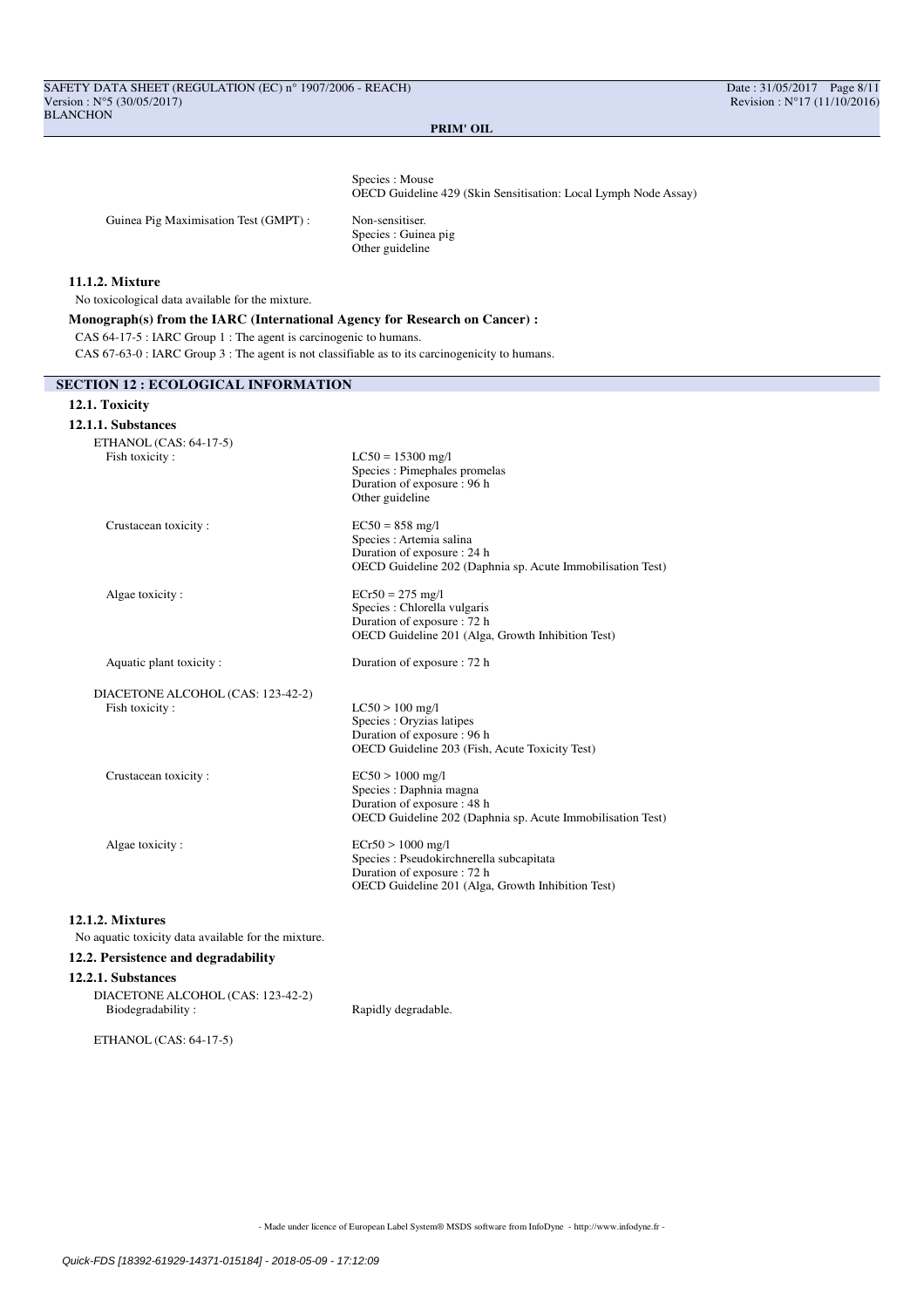| Biodegradability:                                                          | Rapidly degradable.                                                                                                                |
|----------------------------------------------------------------------------|------------------------------------------------------------------------------------------------------------------------------------|
| 12.3. Bioaccumulative potential                                            |                                                                                                                                    |
| 12.3.1. Substances                                                         |                                                                                                                                    |
| DIACETONE ALCOHOL (CAS: 123-42-2)<br>Octanol/water partition coefficient : | $log Koe = -0.09$                                                                                                                  |
| 12.4. Mobility in soil                                                     |                                                                                                                                    |
| No data available.                                                         |                                                                                                                                    |
| 12.5. Results of PBT and vPvB assessment                                   |                                                                                                                                    |
| No data available.                                                         |                                                                                                                                    |
| 12.6. Other adverse effects                                                |                                                                                                                                    |
| No data available.                                                         |                                                                                                                                    |
| <b>SECTION 13 : DISPOSAL CONSIDERATIONS</b>                                |                                                                                                                                    |
|                                                                            | Proper waste management of the mixture and/or its container must be determined in accordance with Directive 2008/98/EC.            |
| 13.1. Waste treatment methods                                              |                                                                                                                                    |
| Do not pour into drains or waterways.                                      |                                                                                                                                    |
| Waste:                                                                     |                                                                                                                                    |
|                                                                            | Waste management is carried out without endangering human health without harming the environment and in particular without risk to |

water, air, soil, plants or animals.

Recycle or dispose of waste in compliance with current legislation, preferably via a certified collector or company.

Do not contaminate the ground or water with waste, do not dispose of waste into the environment.

### **Soiled packaging :**

Empty container completely. Keep label(s) on container.

Give to a certified disposal contractor.

# **SECTION 14 : TRANSPORT INFORMATION**

Transport product in compliance with provisions of the ADR for road, RID for rail, IMDG for sea and ICAO/IATA for air transport (ADR 2015 - IMDG 2014 - ICAO/IATA 2016).

## **14.1. UN number**

1263

### **14.2. UN proper shipping name**

UN1263=PAINT (including paint, lacquer, enamel, stain, shellac, varnish, polish, liquid filler and liquid lacquer base) or PAINT RELATED MATERIAL (including paint thinning and reducing compound)

## **14.3. Transport hazard class(es)**





3

# **14.4. Packing group**

II

# **14.5. Environmental hazards**

-

# **14.6. Special precautions for user**

| <b>ADR/RID</b> | <b>Class</b> | Code              | Pack gr. | Label    | Ident.     | LO      | Provis.             | EC   | Cat. | Tunnel |
|----------------|--------------|-------------------|----------|----------|------------|---------|---------------------|------|------|--------|
|                |              | F1                |          |          | 33         | 5 L     | 163 367 640C 650 E2 |      |      | D/E    |
|                |              |                   |          |          |            |         |                     |      |      |        |
| <b>IMDG</b>    | Class        | $2^{\circ}$ Label | Pack gr. | LO.      | <b>EMS</b> | Provis. | EQ                  |      |      |        |
|                |              |                   |          | 5 L      | $F-E.S-E$  | 163 367 | E2                  |      |      |        |
|                |              |                   |          |          |            |         |                     |      |      |        |
| <b>IATA</b>    | Class        | $2^{\circ}$ Label | Pack gr. | Passager | Passager   | Cargo   | Cargo               | note | EO   |        |
|                |              |                   |          |          |            |         |                     |      |      |        |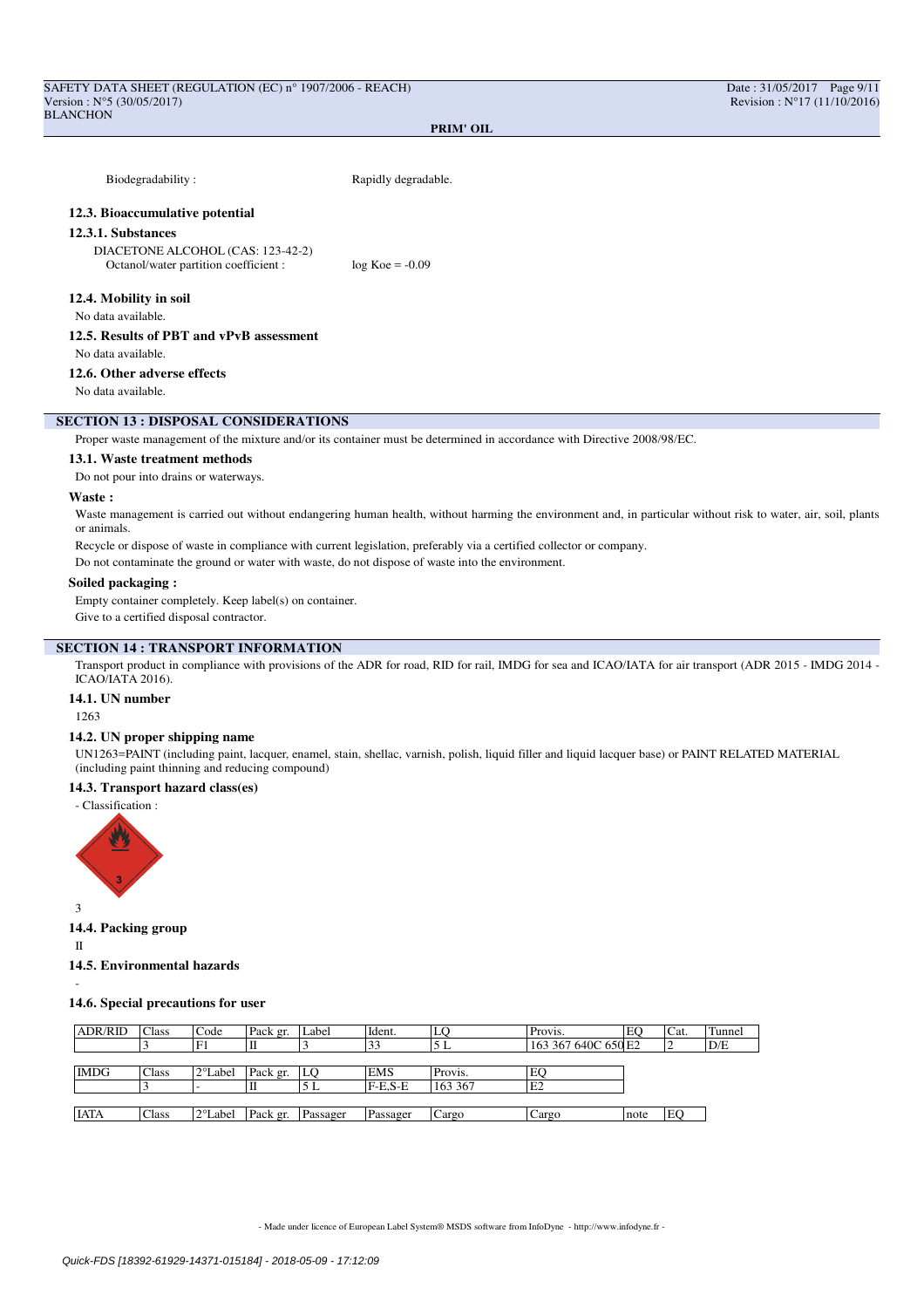|  | . . | ш | $\sim$ $\sim$ $\sim$<br>. | <u>J L</u> | 364 | 60 L | A72 E2<br>A3                                    |
|--|-----|---|---------------------------|------------|-----|------|-------------------------------------------------|
|  |     |   |                           |            |     |      | A192                                            |
|  | -   | ш | Y341                      | 1 L        |     |      | $\Delta$ 77 $\Gamma$<br>A <sub>3</sub><br>A/4E2 |
|  |     |   |                           |            |     |      | A192                                            |

For limited quantities, see part 2.7 of the OACI/IATA and chapter 3.4 of the ADR and IMDG.

For excepted quantities, see part 2.6 of the OACI/IATA and chapter 3.5 of the ADR and IMDG.

**14.7. Transport in bulk according to Annex II of Marpol and the IBC Code** No data available.

### **SECTION 15 : REGULATORY INFORMATION**

### **15.1. Safety, health and environmental regulations/legislation specific for the substance or mixture**

### **- Classification and labelling information included in section 2:**

The following regulations have been used:

- EU Regulation No. 1272/2008 amended by EU Regulation No. 487/2013.
- EU Regulation No. 1272/2008 amended by EU Regulation No. 758/2013.
- EU Regulation No. 1272/2008 amended by EU Regulation No. 944/2013.
- EU Regulation No. 1272/2008 amended by EU Regulation No. 605/2014.
- EU Regulation No. 1272/2008 amended by EU Regulation No. 1297/2014.

### **- Container information:**

Containers to be fitted with a tactile warning of danger (see EC Regulation No. 1272/2008, Annex II, Part 3).

- **Particular provisions :**
- No data available.

**- Standardised American system for the identification of hazards presented by the product in view of emergency procedures (NFPA 704) :**

NFPA 704, Labelling: Health=2 Inflammability=3 Instability/Reactivity=1 Specific Risk=none



### **15.2. Chemical safety assessment**

No data available.

### **SECTION 16 : OTHER INFORMATION**

Since the user's working conditions are not known by us, the information supplied on this safety data sheet is based on our current level of knowledge and on national and community regulations.

The mixture must not be used for other uses than those specified in section 1 without having first obtained written handling instructions.

It is at all times the responsibility of the user to take all necessary measures to comply with legal requirements and local regulations.

The information in this safety data sheet must be regarded as a description of the safety requirements relating to the mixture and not as a guarantee of the properties thereof.

## **Wording of the phrases mentioned in section 3 :**

| H <sub>225</sub> | Highly flammable liquid and vapour.                   |
|------------------|-------------------------------------------------------|
| H <sub>226</sub> | Flammable liquid and vapour.                          |
| H319             | Causes serious eye irritation.                        |
| H335             | May cause respiratory irritation.                     |
| H336             | May cause drowsiness or dizziness.                    |
| <b>EUH066</b>    | Repeated exposure may cause skin dryness or cracking. |

### **Abbreviations :**

DNEL : Derived No-Effect Level

PNEC : Predicted No-Effect Concentration

ADR : European agreement concerning the international carriage of dangerous goods by Road.

IMDG : International Maritime Dangerous Goods.

- IATA : International Air Transport Association.
- ICAO : International Civil Aviation Organisation

RID : Regulations concerning the International carriage of Dangerous goods by rail.